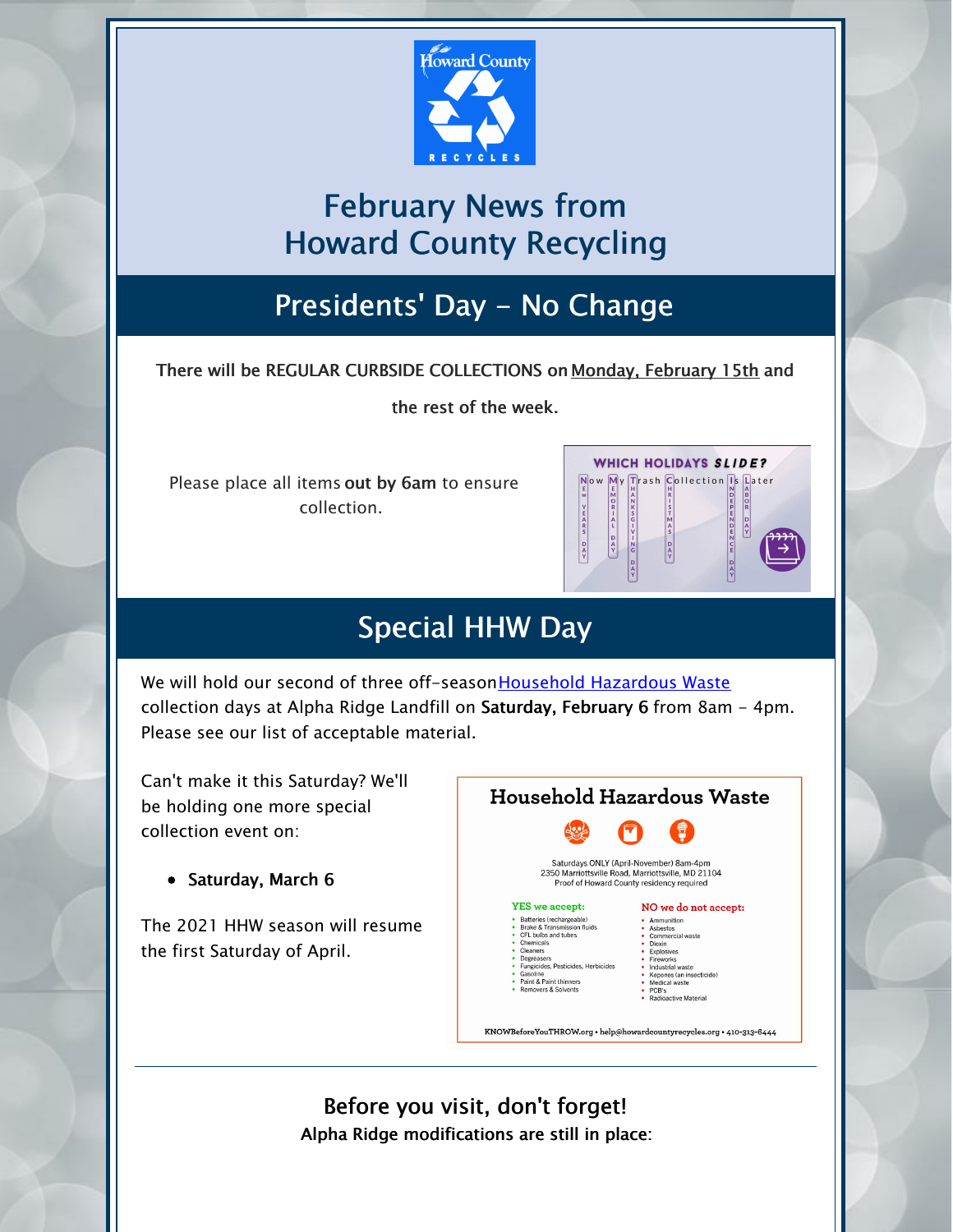

Visit our **[website](https://www.howardcountymd.gov/Departments/Public-Works/Bureau-Of-Environmental-Services/Alpha-Ridge-Landfill)** for up-to-date information.

# Join your neighbors

Yard Trim [Collection](https://www.howardcountymd.gov/Departments/Public-Works/Bureau-Of-Environmental-Services/Curbside-Collections#Yard-Trim-66) season ended on January 15th but not for those in our **Feed The [Green](https://www.howardcountymd.gov/Departments/Public-Works/Bureau-Of-Environmental-Services/Curbside-Collections/Feed-the-Green-Bin) Bin collection program!** 



This food scrap collection program is only available to certain areas of the County. Food scraps account for about 30% of what we throw away. Your participation in this program helps divert this waste and create a valuable soil amendment, compost! Learn more and sign up [today](https://www.howardcountymd.gov/Departments/Public-Works/Bureau-Of-Environmental-Services/Curbside-Collections/Feed-the-Green-Bin)!

Not in our collection area? No problem! You can participate in our program by dropping food scraps off at the Residents' [Convenience](https://www.howardcountymd.gov/Departments/Public-Works/Bureau-Of-Environmental-Services/Alpha-Ridge-Landfill#Residents-Convenience-Center-14) Center at Alpha Ridge Landfill. Want something closer to home? Consider **Backyard [Composting](https://www.howardcountymd.gov/Departments/Public-Works/Bureau-Of-Environmental-Services/Recycling/Backyard-Composting)!** 

## Book Recycling

#### Was your New Year's Resolution to read more?

As you clear off your shelves to make room for new books, consider giving the old ones a second life!

Check out our newestbook recycling